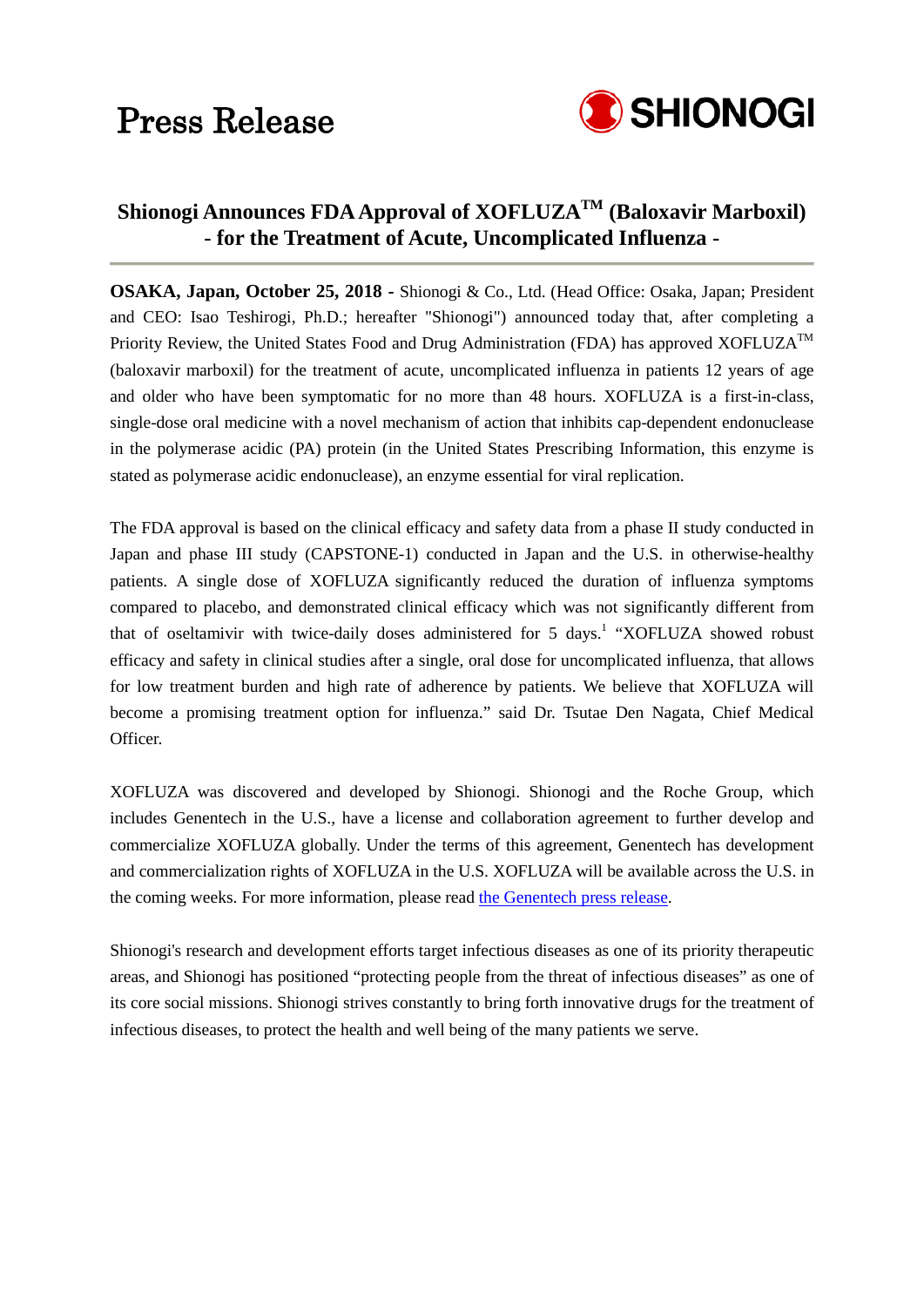

### **About XOFLUZA**

XOFLUZA, discovered and developed by Shionogi, has a novel mechanism of action that inhibits cap-dependent endonuclease, an enzyme essential for viral replication. The regimen for XOFLUZA is a single-oral dose to treat uncomplicated influenza, which is different from all currently available antiviral treatments. In non-clinical studies, XOFLUZA demonstrated an antiviral effect against a wide range of influenza viruses including oseltamivir-resistant strains and avian strains (H7N9, H5N1).<sup>2,3,4</sup> XOFLUZA was approved and is now available in Japan for the treatment of influenza Types A and B in adults and pediatric patients. <sup>5</sup> Shionogi submitted a NDA for XOFLUZA in Taiwan on June 29, 2018, for the treatment of influenza in patients 12 years of age and older.<sup>6</sup>

Shionogi recently announced that the global Phase III study (CAPSTONE-2) assessing XOFLUZA in individuals at high risk for influenza-related complications met the study's primary objective and showed superior efficacy in the primary endpoint of time to improvement of influenza symptoms (TTIIS) versus placebo. XOFLUZA also demonstrated superiority to oseltamivir in TTIIS for influenza B virus infection.<sup>7</sup>

Roche will further study XOFLUZA in a phase III development program including pediatric populations, severely ill hospitalized people with influenza and to assess the potential to reduce transmission in otherwise healthy patients. Shionogi will conduct a post-exposure phase III prophylaxis study in Japan in the 2018/2019 flu season.

#### **About CAPSTONE-1 Study**

The CAPSTONE-1 study was a randomized, double-blind, multicenter, parallel-group, placebo- and active-controlled study that enrolled 1,436 otherwise healthy patients 12 years of age and older diagnosed with influenza. In this study, XOFLUZA significantly reduced the time to alleviation of symptoms compared with placebo (median time; 53.7 hours versus  $80.2$  hours;  $p \le 0.0001$ ) and demonstrated clinical efficacy which was not significantly different from that of oseltamivir (median time; 53.5 hours versus 53.8 hours). XOFLUZA was generally well tolerated with a numerically lower overall incidence of adverse events reported compared with both placebo and oseltamivir (incidence of adverse events; 20.7% for XOFLUZA, 24.6% for placebo, 24.8% for oseltamivir).

The CAPSTONE-1 and Phase II study results were recently published in the September 6, 2018 issue of the New England Journal of Medicine.<sup>1</sup>

#### **About Influenza**

Seasonal and pandemic influenza remain a major public health concern, and novel influenza drugs that will offer significant improvement over current therapy are urgently needed. Globally, annual epidemics result in 3 to 5 million cases of severe disease, millions of hospitalizations and up to 650,000 deaths worldwide.8, 9, 10, 11, 12

In the U.S., an estimated 3-11 percent of the U.S. population gets the flu each year, and it can be very serious, resulting in hospitalization or even death.<sup>13</sup> In the  $2017/2018$  flu season, more than  $900,000$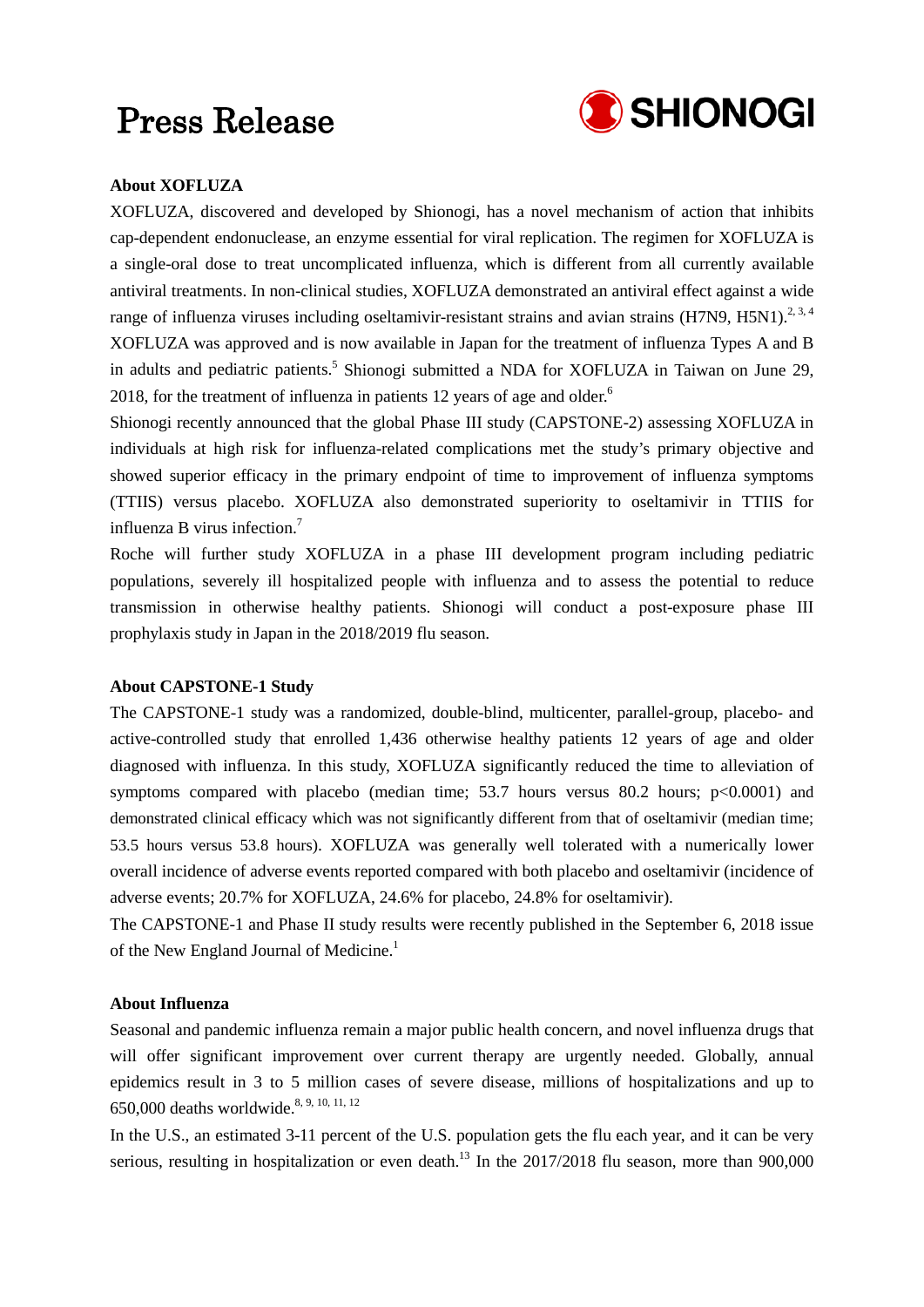

people were hospitalized and more than 80,000 people died in the U.S.<sup>14</sup> Since 2010, the Centers for Disease Control and Prevention (CDC) estimates that the flu has resulted in 9.2 to 35.6 million illnesses, 140,000 to 900,000 hospitalizations and 12,000 to 80,000 deaths.<sup>14, 15</sup>

### **About Shionogi**

Shionogi & Co., Ltd. is a Japanese major research-driven pharmaceutical company dedicated to bringing benefits to patients based on its corporate philosophy of "supplying the best possible medicine to protect the health and wellbeing of the patients we serve." The company currently markets products in several therapeutic areas including anti-infectives, pain, cardiovascular diseases and gastroenterology. Our pipeline is focused on infectious disease, pain, CNS and oncology. For more information on Shionogi & Co., Ltd., visit [www.shionogi.co.jp/en.](http://www.shionogi.co.jp/en/)

#### **Forward-Looking Statements**

*This announcement contains forward-looking statements. These statements are based on expectations in light of the information currently available, assumptions that are subject to risks and uncertainties which could cause actual results to differ materially from these statements. Risks and uncertainties include general domestic and international economic conditions such as general industry and market conditions, and changes of interest rate and currency exchange rate. These risks and uncertainties particularly apply with respect to product-related forward-looking statements. Product risks and uncertainties include, but are not limited to, completion and discontinuation of clinical trials; obtaining regulatory approvals; claims and concerns about product safety and efficacy; technological advances; adverse outcome of important litigation; domestic and foreign healthcare reforms and changes of laws and regulations. Also for existing products, there are manufacturing and marketing risks, which include, but are not limited to, inability to build production capacity to meet demand, unavailability of raw materials and entry of competitive products. The company disclaims any intention or obligation to update or revise any forward-looking statements whether as a result of new information, future events or otherwise.*

#### **For Further Information, Contact:**

Corporate Communications Department Shionogi & Co., Ltd. Telephone: +81-6-6209-7885